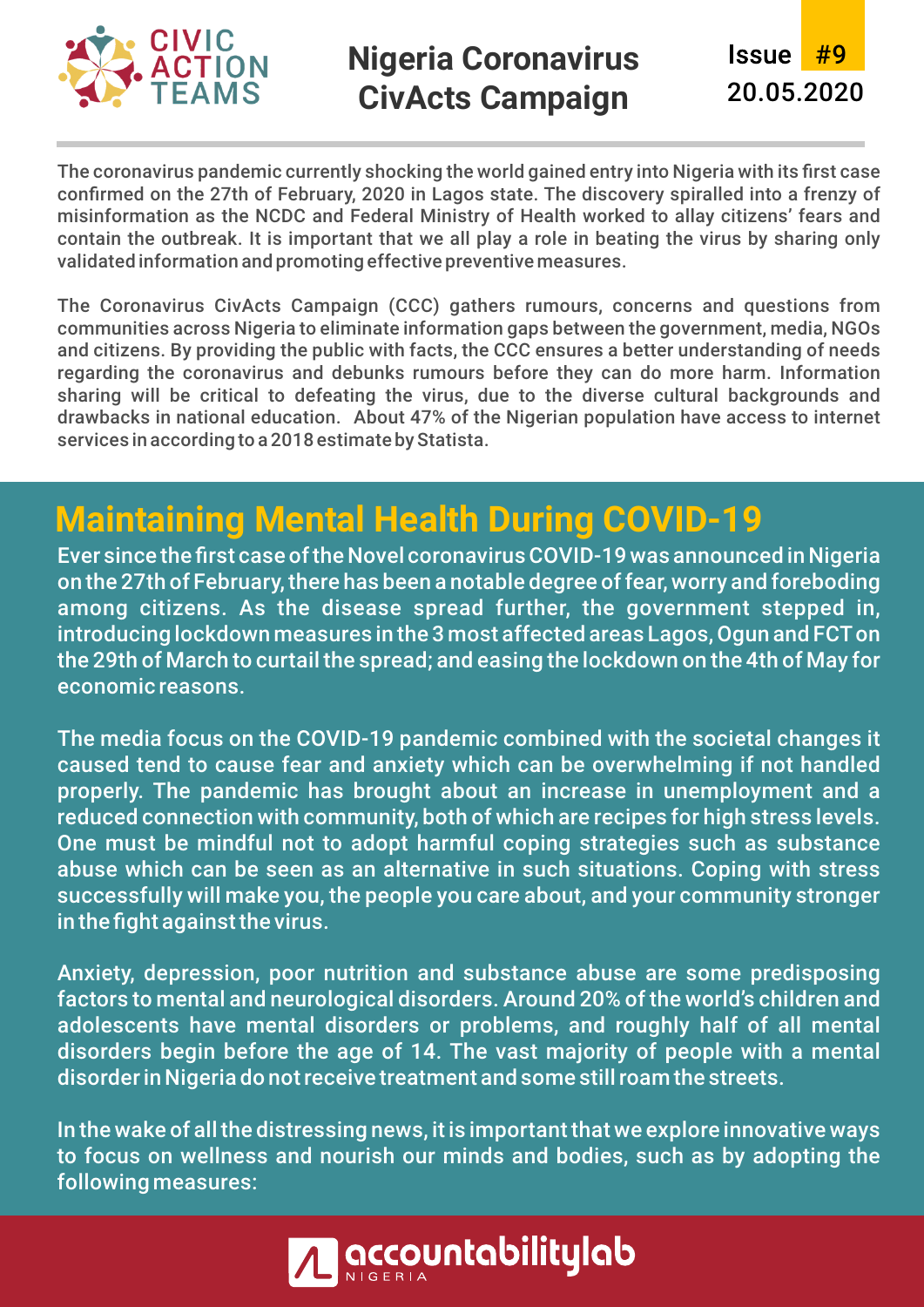## **Some ways to focus on wellness during COVID19**



**Connect with loved ones**



**Avoid Information overload**



**routine**



This is a good time to reach out to loved ones and friends, close by and far away through multiple platforms, such as WhatsApp and Skype. Audio calls can also help maintain these connections.

Finding like minds to connect with online could also be helpful. Positive online communities, where you can make new friends, get inspired and chat about things you care about, can help you stay mentally healthy. You can try searching for groups involved in causes and interests you are passionate about.

Minimize watching, reading or listening to news about COVID-19 that causes you to feel anxious or distressed. The sudden and near-constant stream of news reports about an outbreak can cause anyone to feel worried.

Seek information only from trusted sources such as the NCDC and the WHO and mainly so that you can take practical steps to prepare your plans and protect yourself and loved ones. Seek information updates at specific times during the day, once or twice. Get the facts; not rumours and misinformation. Facts can help to minimize fears.

Having a routine even while staying at home helps your mind and body adjust and build resilience. Set a schedule for waking up, meals and bedtime. Resilience thrives with proper nutrition and rest. Maintaining a healthy lifestyle during this time is important to keep your immune system strong. Do not selfmedicate. For youths and children, expressing yourself through illustrations or comics is a great way of staying socially **Create a healthy** connected while keeping physical distance.

> Protect yourself and be supportive to others. Assisting others in their time of need can benefit both the person receiving support and the helper. Working together as one community can help to create solidarity in addressing COVID-19 together. Find opportunities to amplify positive and hopeful stories and positive images of local people who have experienced COVID-19. For example, stories of people who have recovered or who have supported a loved one and are willing to share their experience.

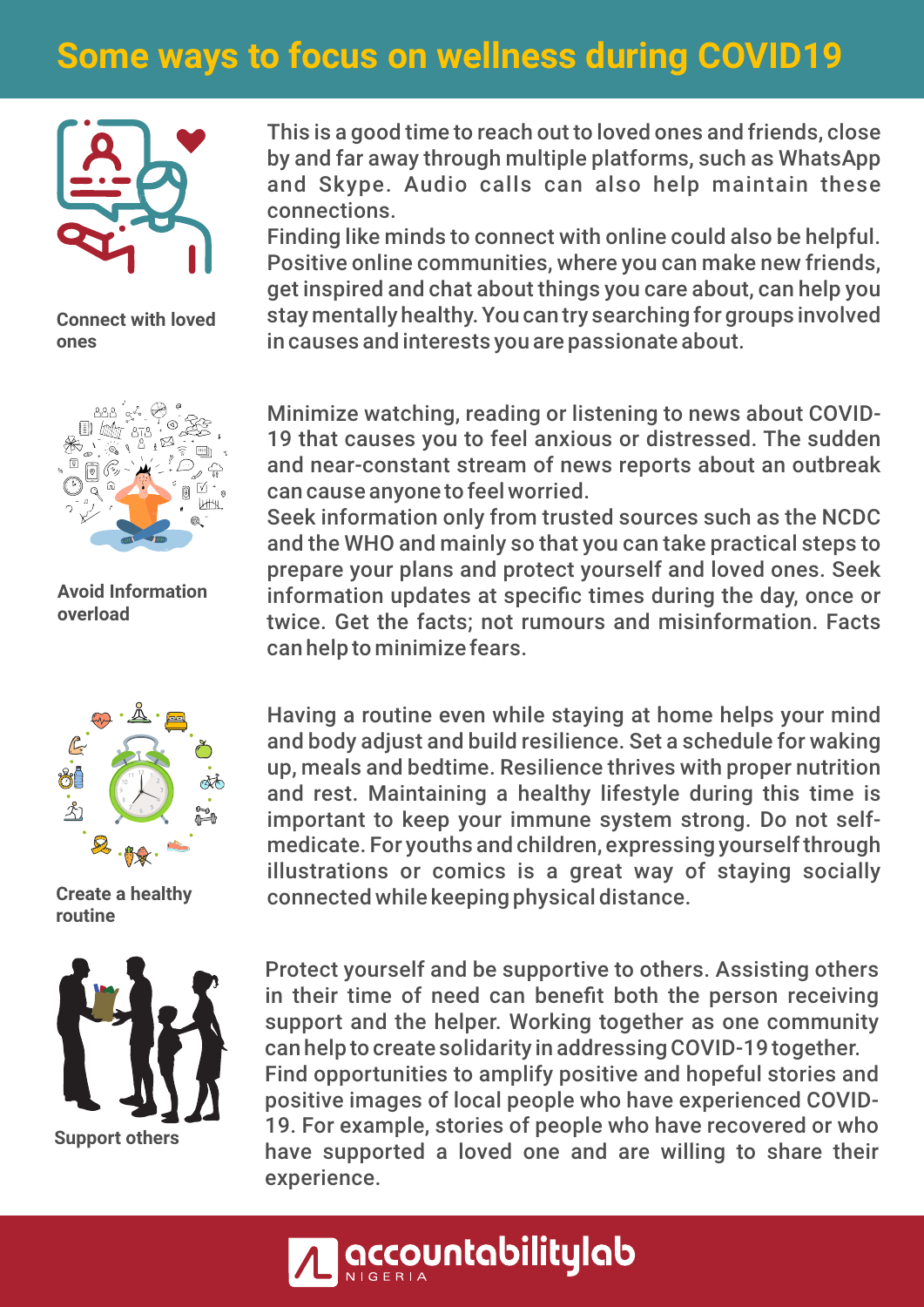# **RUMOURS VS FACTS**

A vaccine for coronavirus has been developed in Kano state

A lot of products have been peddled as cures for COVID-19 since the pandemic was announced but many of them have been untested and may contain harmful substances.

Wearing a facemask can make you sick

I can catch COVID-19 from receiving a package that arrives from countries with confirmed cases

WHO is not considering African vaccines and supporting foreign ones

Taking alcoholic drinks can help flush the virus from the system

Wearing a facemask in public is a precautionary measure against spread of the coronavirus as it can be spread even by asymptomatic people. Though a facemask cannot confer disease to you, prolonged use of the face mask is not advised by the **WHO** 

Currently, there is no evidence to support transmission of COVID-19 through imported goods or packages from countries with confirmed cases. Till date, there is no known case of COVID-19 in Nigeria associated with imported goods.

By definition, a vaccine for COVID-19 would be prepared with a weak dose of the virus itself or a substitute. Many drugs being suggested as prevention for the virus are not vaccines. WHO is not against alternative medicines but wants them to be tested first for efficacy and adverse side effects.

There is no evidence to support that alcoholic drinks can help prevent or cure coronavirus. Chronic alcohol use can lead to adverse health problems such as alcoholic liver cirrhosis and kidney problems.